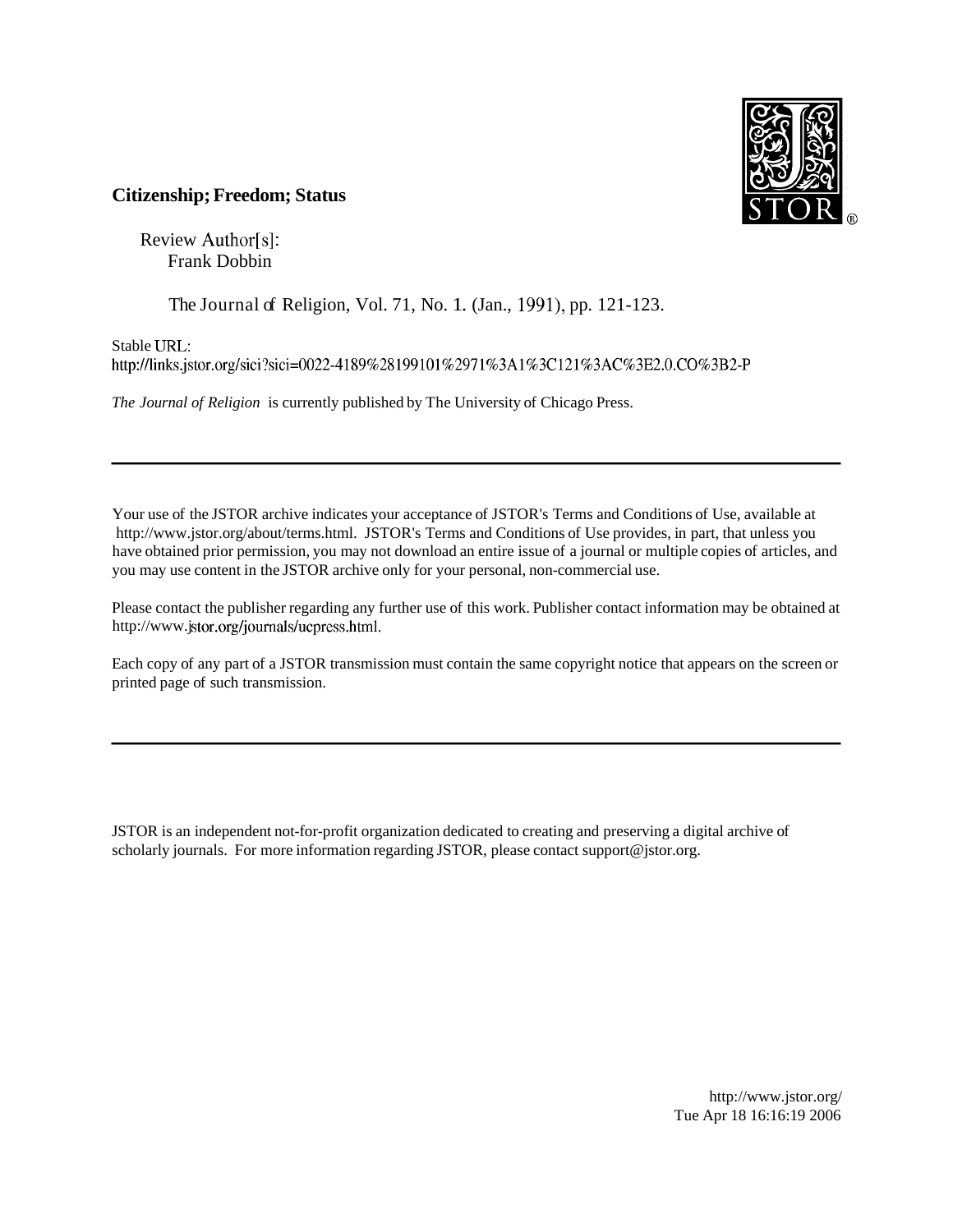relations as well as his disregard for the religious factor is remarkable  $-$  even, if I may say so, unhistorical. DOUGLAS STURM, *Bucknell University.* 

BARBALET, J. M. *Citizenship.* Minneapolis: University of Minnesota Press, 1989. 1 19 pp. \$29.50 (cloth); \$1 1.95 (paper).

BAUMAN, ZYGMUNT. *Freedom.* Minneapolis: University of Minnesota Press, 1989. 106 pp. \$29.50 (cloth); \$1 1.95 (paper).

TURNER, BRYAN S. *Status.* Minneapolis: University of Minnesota Press, 1989. 91 pp. \$29.50 (cloth); \$1 1.95 (paper).

These three brief volumes are part of a series titled Concepts in Social Thought, edited by Frank Parkin, that now numbers ten monographs. Each addresses a basic concept in sociology or political science, beginning with a definition of the concept and then reviewing treatments of it. The monographs have the air of commissioned works and appear to be designed as textbooks, or supplemental texts. As such they promise to fill a lacuna. The books are reminiscent of the Foundations of Modern Sociology Series published by Prentice-Hall, yet their subjects are somewhat narrower, and they do not exhibit the influence of an editor determined to package the material for undergraduates.

These three volumes were written by sociologists from the British neo-Marxist tradition. Beyond the fact that each deals with a single concept and runs to roughly a hundred pages of text, the three differ widely.

J. M. Barbalet's *Citizenship* is more or less an exegesis on, and update of, T. H. Marshall's *Citizenship and Social Class* (Cambridge, 1950). The book begins with the basics, defining citizenship and reviewing Marshall's thesis, before going on to critique Marshall in the light of subsequent social changes and ensuing debates over his ideas. Barbalet is broadly sympathetic to Marshall's thesis that, while early citizenship rights supported the growth of capitalism by fostering free commodity and labor markets, as citizenship grew to include political and social rights it began to provide a challenge to capitalist class structure. He argues that Marshall perhaps overestimated the impact of citizenship rights on class structure and concludes that its effects have been quite modest. In short, expanded political and social rights (welfare entitlements) only alter the distribution of income, they do not alter the "institutions of economic and social power which preserve class domination and exploitation" (p. 58), for example, private property.

The book is cogently argued, and parts are quite elegantly written, however it is neither comprehensive, as a text ought to be, nor terribly original. Barbalet's discussion of Marshall is certainly didactic, at times even talmudic in its adherence to Marshall's text, yet his coverage of other theorists is quite thin. As the author notes in the preface, his empirical examples are limited to Britain, which is rather unfortunate, and his theoretical discussion is limited almost entirely to British responses to Marshall's thesis. There is virtually no reference to American or Continental treatments of citizenship. Barbalet neglects novel treatments of the subject, such as Benedict Anderson's brilliant monograph on nationalism *(Imagined Communities* [London, 1983]), as well as treatments that are sympathetic to his own line of argument, such as Samuel Bowles and Herbert Gintis's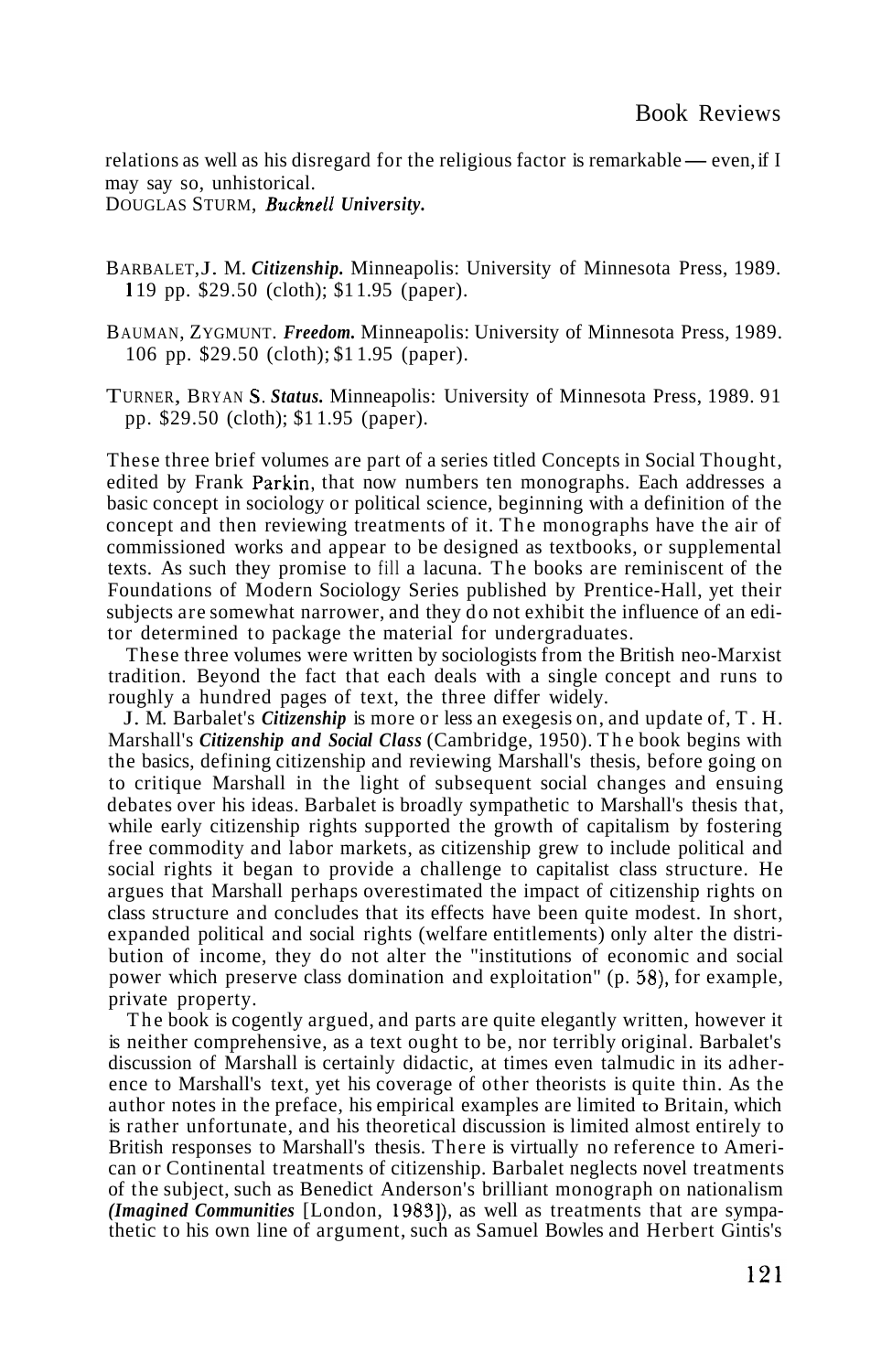## The Journal of Religion

*Democracy and Capitalism* (New York, *1986).* Finally, Barbalet's own thesis, that capitalist class relations are not threatened by citizenship rights, echoes the common neo-Marxist assertion that material relations overdetermine political life, not vice versa.

Bryan S. Turner's *Status* is a different sort of book. It is both more comprehensive and more analytic. Beginning with the classical differences between Marx and Weber on the nature of status, Turner examines historical changes in the nature of status and explores the salience, and varieties, of status in modern settings. Turner's own perspective is fundamentally materialist (neo-Marxist), yet he tackles status from a decidedly neo-Weberian stance. Turner draws heavily on the work of Pierre Bourdieu to discuss status in anthropological and cultural terms. Life-style constitutes the core of status in modern societies, and Turner does a nice job of distinguishing class from status and tracing the historical rise of status.

The chapters stand on their own rather well, dealing with distinct yet related aspects of status. After the first chapter outlines the positions of Marx and Weber, the second chapter turns to a historical analysis of how the development of contractual relations was associated with the rise of achievement as the basis for status differentiation. Turner nicely weaves history and theory together here to explain how status came to overshadow class in the West. The third chapter examines status and political power, focusing on entitlement claims made by different status groups, and suggests that status-based entitlements may prove to revive particularism and reinforce the lines between status groups. The final chapter returns to theory, developing a synthesis of Marxist and Weberian perspectives that draws on the work of Pierre Bourdieu (and Frank Parkin). Turner turns to the future here, asking what postmodernism and cultural relativism bode for the future of status distinctions. He concludes that status distinctions are here to stay, despite the fact that traditional cultural hierarchies may be disintegrating. **A** strength of this volume is Turner's pluralistic approach to the topic and his coverage of a wide range of literature.

Zygmunt Bauman treats the topic of *Freedom* sociologically, as do Turner and Barbelet their topics, yet Bauman's task is the most difficult of the three, for there has been little sociological writing on the topic. Bauman's monograph is thus the most original of these three books, but also the most disappointing in some ways. It is not an effort at exegesis or synthesis, but an effort to develop a theory of freedom by drawing on current thinking on the absence of freedom (domination). Bauman correctly points out that, while historically the condition of freedom is relatively rare, social scientists have largely taken freedom to be a natural state of affairs and thus have focused on domination and coercion. Bauman's own thesis on freedom is that, as a concept, and in reality, it can exist only in opposition to "unfreedom."

Bauman's monograph is a critique of liberalism to a large extent. He argues that what we call freedom is in reality merely consumer freedom, and it has been juxtaposed against a single alternative, political-bureaucratic oppression. Consumer freedom takes care of the problems of social integration and social repro. duction, and it leads to a plurality of life-styles and beliefs, Bauman argues, but it does not breed political self-determination: "The paradox is, of course, that suck freedom of expression in no way subjects the system, or its political organization to control by those whose lives it still determines, though at a distance" (p. 88) Bauman suggests that consumerism has elevated amorality to a sort of science, b institutionalizing notions of market allocation and organizing all social relation